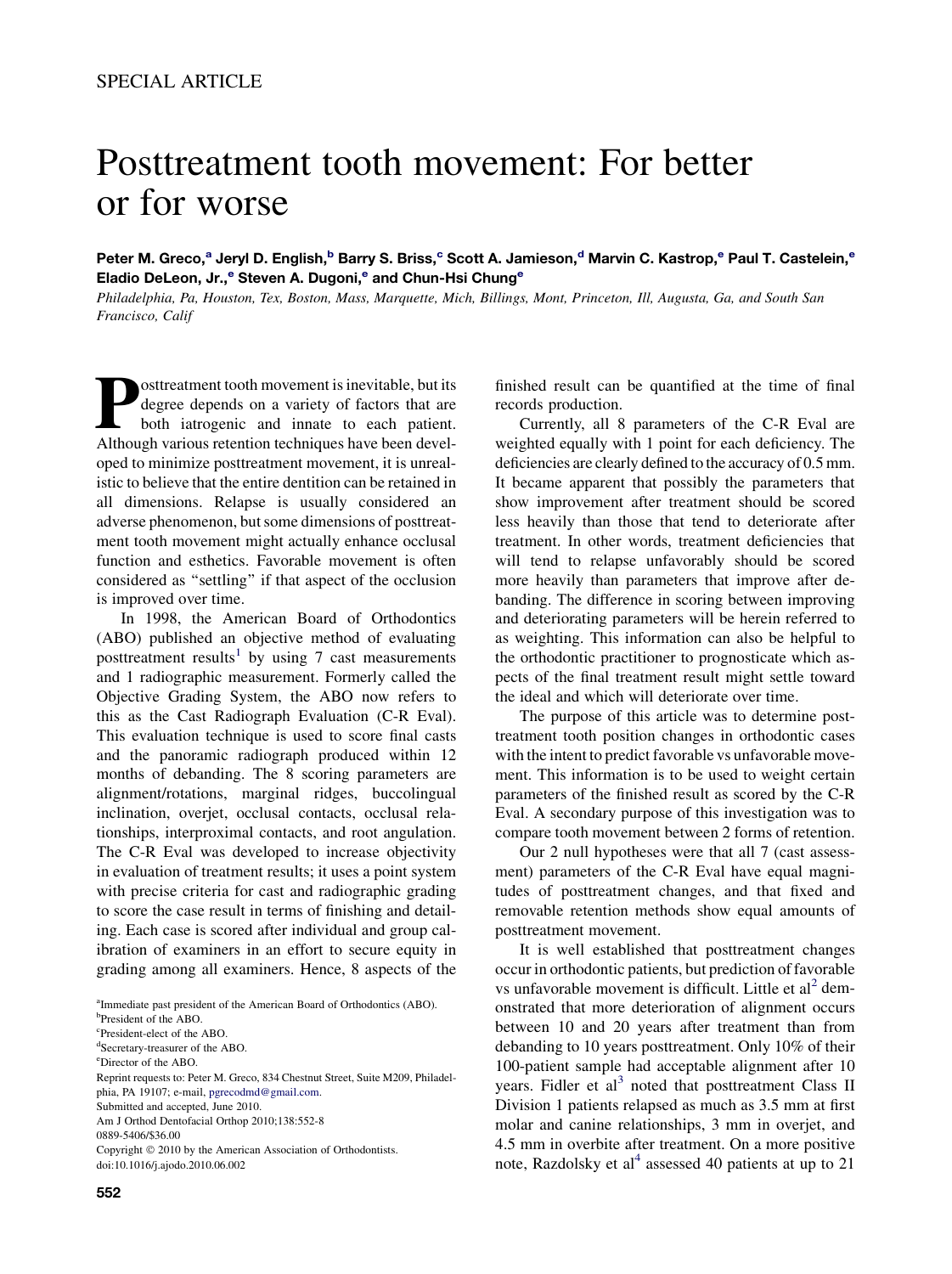months posttreatment and found continuous increases in interarch tooth contacts by 3 months, but buccolingual relationships showed minimal changes. Nett and Huang $<sup>5</sup>$  $<sup>5</sup>$  $<sup>5</sup>$  used the ABO's cast radiographic evaluation</sup> (called the OGS in that article). They assessed 100 random subjects at least 10 years postretention and found that although adverse alignment changes occurred after debanding, significant improvement in marginal ridges, buccolingual relationships, occlusal contacts, and overjet occurred. Occlusal relationships improved insignificantly. None of these studies proposed a weighting factor for the C-R Eval scoring instrument.

Tooth movement during fixed and removable retention is also recognized. Although few studies compared fixed vs removable retention methods with regard to amount of relapse or settling, 1 such study was conducted by Atack et al, $<sup>6</sup>$  $<sup>6</sup>$  $<sup>6</sup>$  whose 58-patient sample demonstrated</sup> no difference in mandibular incisor irregularity between bonded canine-to-canine retainers and removable (spring aligner) appliances. They found that movement occurred with either retainer design. They speculated that the movement in the fixed retention group could be related to activity in the bonded wire or wire deformation while the retainer was in place. In a study conducted by Sari et al, $\frac{7}{2}$  $\frac{7}{2}$  $\frac{7}{2}$  50 orthodontic patients were evaluated by assessment of interocclusal records produced by an impression material technique to record changes in occlusal contacts over time. Twenty-five subjects received maxillary and mandibular Hawley retainers, and 25 used maxillary and mandibular bonded anterior retainers. They also evaluated a control group of 20 subjects. The retained patients were assessed between 14 and 15 months posttreatment, and the control group was assessed at 12 months. These authors concluded that although there were insignificant changes in the control sample, both retention groups had greater numbers of occlusal contacts. More occlusal contacts were noted in the fixed retainer group than in the removable retainer group.

#### MATERIAL AND METHODS

One hundred twenty-six diplomates certified by the ABO in February 2006 and 2007 were contacted by form letter and requested to produce a set of casts of the cases that were successfully displayed at the ABO Clinical Examination. Sixteen diplomates responded by sending at least 1 case to the ABO central office. These diplomates were informed only that the ABO was assessing case stability and that the casts would be evaluated anonymously. They were also assured that the findings of the investigation would remain anonymous and hence would not affect their status as an ABO diplomate. The diplomates were asked to produce casts of these patients between 12 and 24 months after debanding. The diplomates were directed to trim the casts to maximum intercuspation and mail them to the ABO central office in St Louis. These casts were called settling casts. Radiographs for assessment of the root paralleling parameter on the C-R Eval were not requested.

The 2008 directors of the American Board of Orthodontics were calibrated and instructed to individually score the settling casts using the C-R Eval system. These directors will hereafter be called the examiners in this article. The cast assignments of each examiner were randomized. These scores were compared with the scores recorded for these same cases at the February 2006 and 2007 ABO Clinical Examinations.

If fixed (bonded) retention was used in either arch, this was noted. There was no other assessment of retention method.

#### RESULTS

A total of 50 sets of settling casts were returned to the ABO for scoring. A summary of the examiner distribution for scoring is as follows: 41 cases were scored by 2 examiners, 7 cases were scored by 3 examiners, and 2 cases were scored by 4 examiners, with an average of 2.2 examiners assessing each settling case.

Settling time was defined by the date when the final treatment casts presented in the ABO Examination Case Displays were obtained subtracted from the date that the settling casts were obtained. These times can be summarized as follows: shortest, 9 months; longest, 116 months (9 years 8 months); average, 39.6 months (3 years 4 months).

Note that 50% of the cases were scored in 35 months of settling time (2 years 11 months).

Each case was scored by 2 to 4 examiners during the investigation. For the purpose of clarity here, the original C-R Eval (cast) score will be titled the examination score (ES). This is the scoring of the case when it was originally presented at the ABO Clinical Examination in 2006 or 2007. The subsequent rescoring conducted by the ABO examiners for this investigation will be called the settling score (SS).

## Determination of examiner variability and agreement

The scoring of the settling casts was randomized because each examiner scored according to the availability of the casts and time constraints. The internal agreement of the SS was evaluated by determining the variation in each examiner's range. To evaluate the interexaminer agreement on scoring, the maximum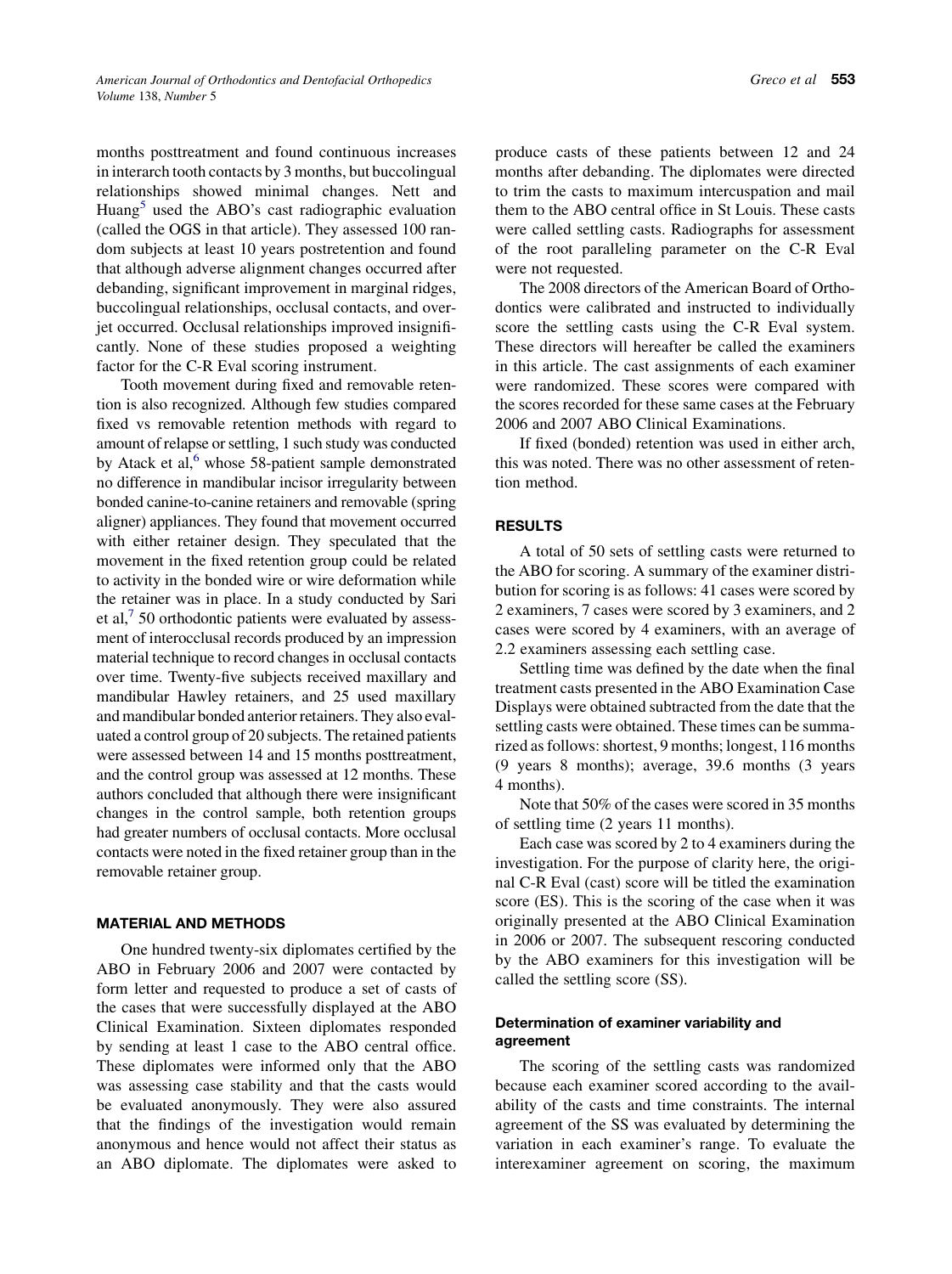|                                  | Alignment/rotations | Marginal<br>ridges | <i>Buccolingual</i><br>inclination | Overiet | Occlusal<br>contacts | Occlusal<br>relationships | Interproximal<br>contacts | Total |
|----------------------------------|---------------------|--------------------|------------------------------------|---------|----------------------|---------------------------|---------------------------|-------|
| Shortest range                   |                     |                    |                                    |         |                      |                           |                           |       |
| Largest range                    |                     |                    | 10                                 | 13      |                      |                           |                           | 22    |
| Average range<br>across 50 cases | 2.1                 | 1.8                | 3.5                                | 2.0     | 1.8                  |                           | 0.1                       | 6.1   |

# Table I. Ranges of interexaminer settling scores

Table II. Intraclass correlations of the examiners

| ICC                                                    | Alignment/rotations | <i>Marginal</i><br>ridges | Buccolingual<br>inclination | Overiet | Occlusal<br>contacts | Occlusal<br>relationships | Interproximal<br>contacts | Total |
|--------------------------------------------------------|---------------------|---------------------------|-----------------------------|---------|----------------------|---------------------------|---------------------------|-------|
| Agreement (ICC) for cases by<br>2 examiners (41 cases) | .86                 | .46                       | $-.72$                      | .64     | .47                  | .80                       | .87                       | .69   |
| Agreement (ICC) for cases by<br>3 examiners (9 cases)  | .81                 | .89                       | .63                         | .53     | .82                  | .85                       | .94                       | .85   |
| Overall agreement (ICC) for all cases                  | .80                 | .57                       | $-.28$                      | .49     | .51                  | .79                       | .87                       | .67   |

absolute difference between the SS values was calculated for each case. The lowest SS was subtracted from the highest SS, and this difference reflected the range of scores. For example, if 3 examiners gave scores of 3, 4, and 6, the score range was  $6 - 3 = 3$ . Smaller ranges reflect closer values between examiners and, hence, less variation.

After the range was calculated for each SS, this information was summarized among the 50 cases. The shortest range was zero for all cases, indicating that the examiners reached absolute agreement on at least 1 case. For other cases, however, there were greater differences between examiners. For example, SS in the overjet parameter differed by 13 for 1 case and by 20 for another. The average ranges across 50 cases are reported in the bottom row of Table I.

The SS difference describes the degree of examiner disagreement despite calibration among examiners. This difference is sensitive to outliers and the clinical range of each parameter. Measurements that were larger in range were thus more likely to display more variation than those of smaller range.

The second method used to evaluate the internal agreement between examiners and their SS was the intraclass correlation (ICC). Since the examinees and examiners were a random sample, the 2-way random ICC assessment was chosen as the appropriate agreement measure for this study. For cases evaluated by 2 examiners, both examiners' data were used to calculate an ICC estimate. For cases with more than 2 examiners, 2 examiners' scores were randomly selected from the 3 or 4 examiners'scores. Finally, all cases were combined, and an overall agreement was estimated for each parameter. Table II gives the ICC values of the examiners.

An ICC of approximately .60 or greater would indicate sufficient agreement. Using this standard, the examiners achieved agreement on the following measures: alignment/rotations, occlusal relationships, interproximal contacts, and total. The agreement was moderate for marginal ridges, overjet, and occlusal contacts. The agreement was low for buccolingual inclination.

When the ES was compared with the SS, the average SS was used despite the varying levels of agreement because the average SS still provided a good summary of all examiners and allowed a straightforward assessment of changes over time.

#### Assessment of tooth position changes over time

The ES vs SS, regardless of the duration of settling time or mode of retention, was compared. The SS was obtained by averaging the scores of all examiners that reviewed the settling cases. The examiners' scores were compared by using a paired-sample  $t$  test as depicted in [Table III.](#page-3-0)

Paired  $t$  test results confirmed that the scores for alignment, buccolingual inclination, and total changed significantly during settling, regardless of settling time. The other parameters had relative stability without respect to settling time.

From a graphic perspective, the ES average of 50 cases is depicted in the left bar in each graph and the SS is on the right of the [Figure](#page-4-0). Note the relatively large discrepancy in the alignment/rotation and buccolingual inclination parameters. The other parameters displayed few changes between ES and SS. The whisker extension on the solid bar graph indicates the upper boundary of measurement.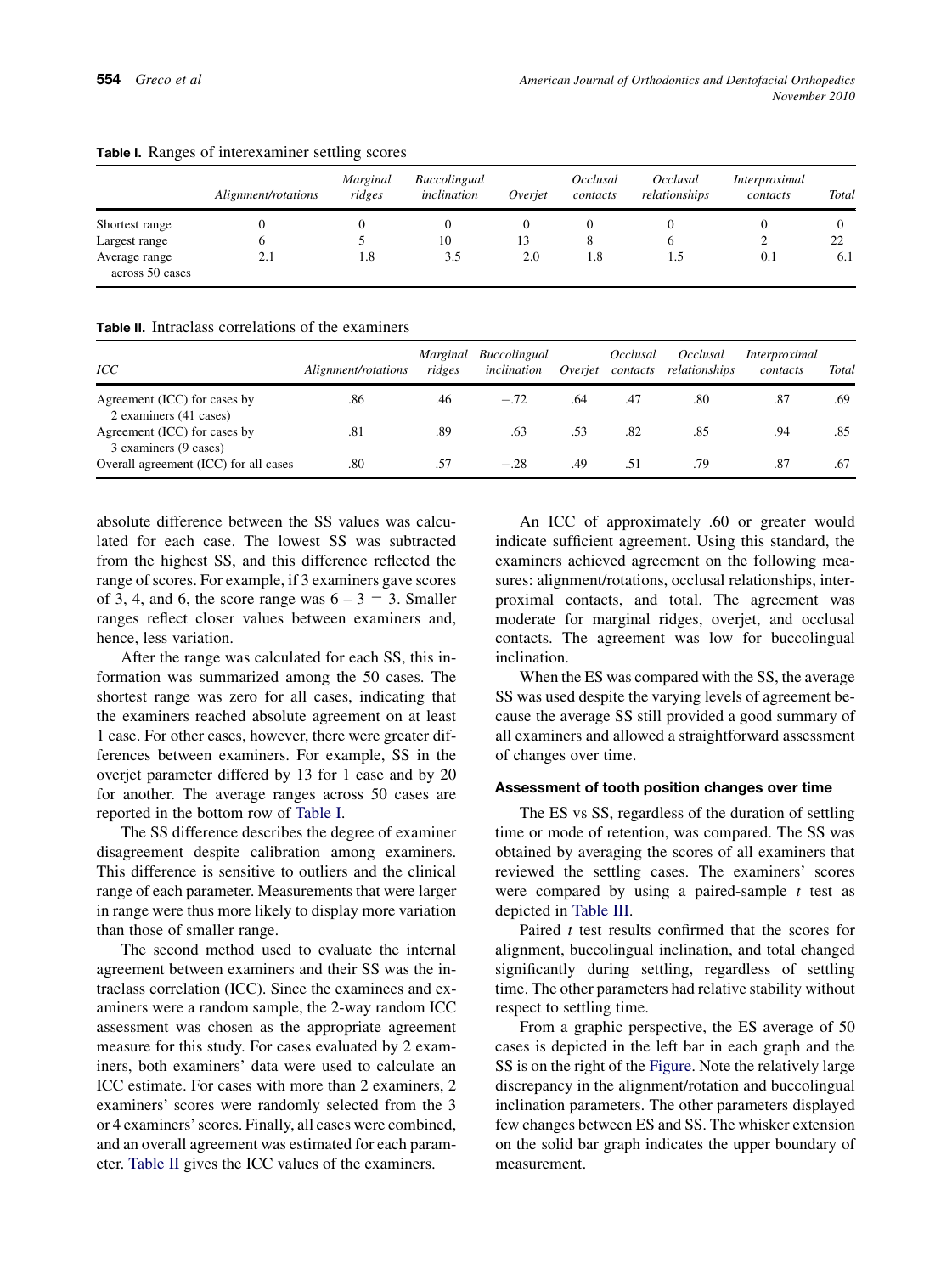<span id="page-3-0"></span>Table III. Examination score (ES) and settling score (SS) compared with paired-sample  $t$  tests

|                             | ES   |      | SS      |      |                     |        |
|-----------------------------|------|------|---------|------|---------------------|--------|
|                             | Mean |      | SD Mean | - SD | SS-ES<br>difference | P      |
| Alignment/rotations         | 2.6  | 1.8  | 5.4     | 2.8  | 2.8                 | < 0.01 |
| Marginal ridges             | 3.4  | 1.7  | 3.0     | 1.6  | $-0.3$              | 0.22   |
| Buccolingual<br>inclination | 2.6  | 2.2  | 3.9     | 1.8  | 13                  | < 0.01 |
| Overjet                     | 2.3  | 2.2  | 2.2     | 2.4  | $-0.1$              | 0.77   |
| Occlusal contacts           | 2.2. | 2.2. | 2.0     | 1.7  | $-0.2$              | 0.66   |
| Occlusal relationships      | 2.2  | 2.2  | 1.9     | 2.3  | $-0.3$              | 0.42   |
| Interproximal contacts      | 0.4  | 0.9  | 0.2     | 0.5  | $-0.2$              | 0.28   |
| Total                       | 15.6 | 5.8  | 18.6    | 6.8  | 3.0                 | < 0.01 |

#### Comparison of settling over 2-year time intervals

As previously stated, the diplomates had been asked to submit settling casts produced between 12 and 24 months after debanding, but many casts were received that were produced more than 2 years after debanding. These data were used in the following analysis to determine settling activity over defined time intervals.

ES and SS classified by settling time were stratified into periods as listed in [Table IV.](#page-5-0) Standard deviations are given in parentheses.

The average changes (defined as the SS minus the ES) are reported in [Table V](#page-5-0) by these time periods: less than 2 years, 2 to 4 years, and more than 4 years. The 3 time periods were compared by using 1-way analysis of variance (ANOVA). P values less than .05 indicated a significant correlation between tooth movement and settling time.

One-way ANOVA tests were used to test the difference between SS and ES across time periods. Results indicated that significant movement occurred for occlusal contacts (interarch occlusal contacts,  $P = .046$ ). SS values in this parameter were higher than ES values for cases evaluated within 4 years but lower for cases evaluated beyond 4 years. This indicates that most occlusal contact improvement occurs in the first 4 years in retention. No significance was found in the other parameters.

# Assessment of settling comparing removable retention vs fixed retention

A comparison of settling characteristics of cases with fixed vs removable retention was also conducted. Twenty-five of the 50 cases were retained solely with removable retention. Eighteen used bonded retention comprising palatal wires spanning the maxillary lateral incisors and mandibular wires spanning the canines (upper 2-2/lower 3-3 retention). Seven used mixed methods and were thus excluded from this portion of the study. This left a total fixed retainer sample of 18.

The change in settling was then compared for cases with removable retention and fixed retention by using a 2-group independent  $t$  test. These results are listed in [Table VI](#page-5-0). A significant difference was found with buccolingual inclination ( $P = 0.025$ ). For cases with removable retention, the SS was higher than the ES by 2.08, but only higher by 0.53 for cases with fixed retainers. This indicated that SS values are similar in all parameters except in the buccolingual inclination parameter, where more movement was noted in the removable retention group. This might be an unjustified conclusion given the unreliability of measurement of the buccolingual inclination parameter as previously mentioned.

## **DISCUSSION**

These results demonstrate that some parameters of a completed case remain stable over time, but others do not. This information might be useful to the clinician in planning retention and case finishing. In the assessment of the finishing and detailing of completed cases in an examination arena, it is logical that parameters that will settle favorably should be penalized less severely for the deficiency than those that will deteriorate over time.

In this investigation, alignment/rotations and buccolingual inclination as assessed by the criteria of the C-R Eval (cast analysis) tended to deteriorate over time, whereas other parameters did not. Thus, the final alignment of all teeth and the buccolingual inclination of the posterior quadrants cannot be expected to improve with time, and the quality of these parameters will never be more precisely detailed than at debanding. These results support the need to increase the scoring penalty for alignment deficiencies noted at approximately the time of debanding, since this parameter is not expected to improve over time. Interexaminer reliability in the measurement of buccolingual inclination is less than ideal, however, indicating low reliability in the scoring of this parameter. Weighting of the buccolingual parameter might not be justified until an improved scoring technique is developed.

Given the 1.1 point mean settling change in alignment, a 0.5 point weighting factor in the scoring of this parameter should be considered. This value was suggested because of its ease in computation of the total score. Such weighting would mean that the C-R Eval scoring total for the alignment parameter would be increased by a factor of 1.5 to reflect the tendency of this parameter to deteriorate, rather than improve,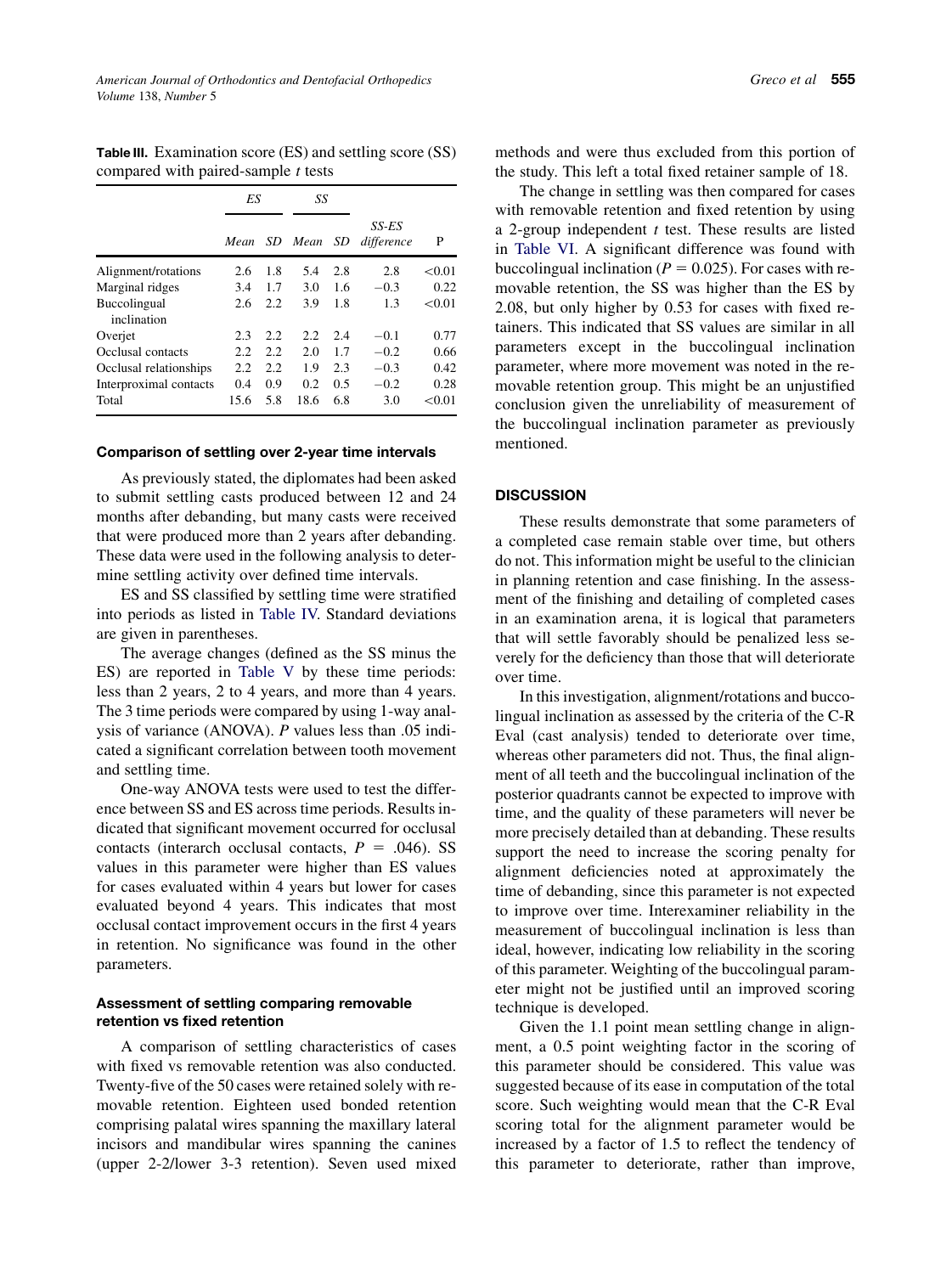<span id="page-4-0"></span>

Fig. Graphic comparison of examination scores vs. settling scores for the entire 50-case sample.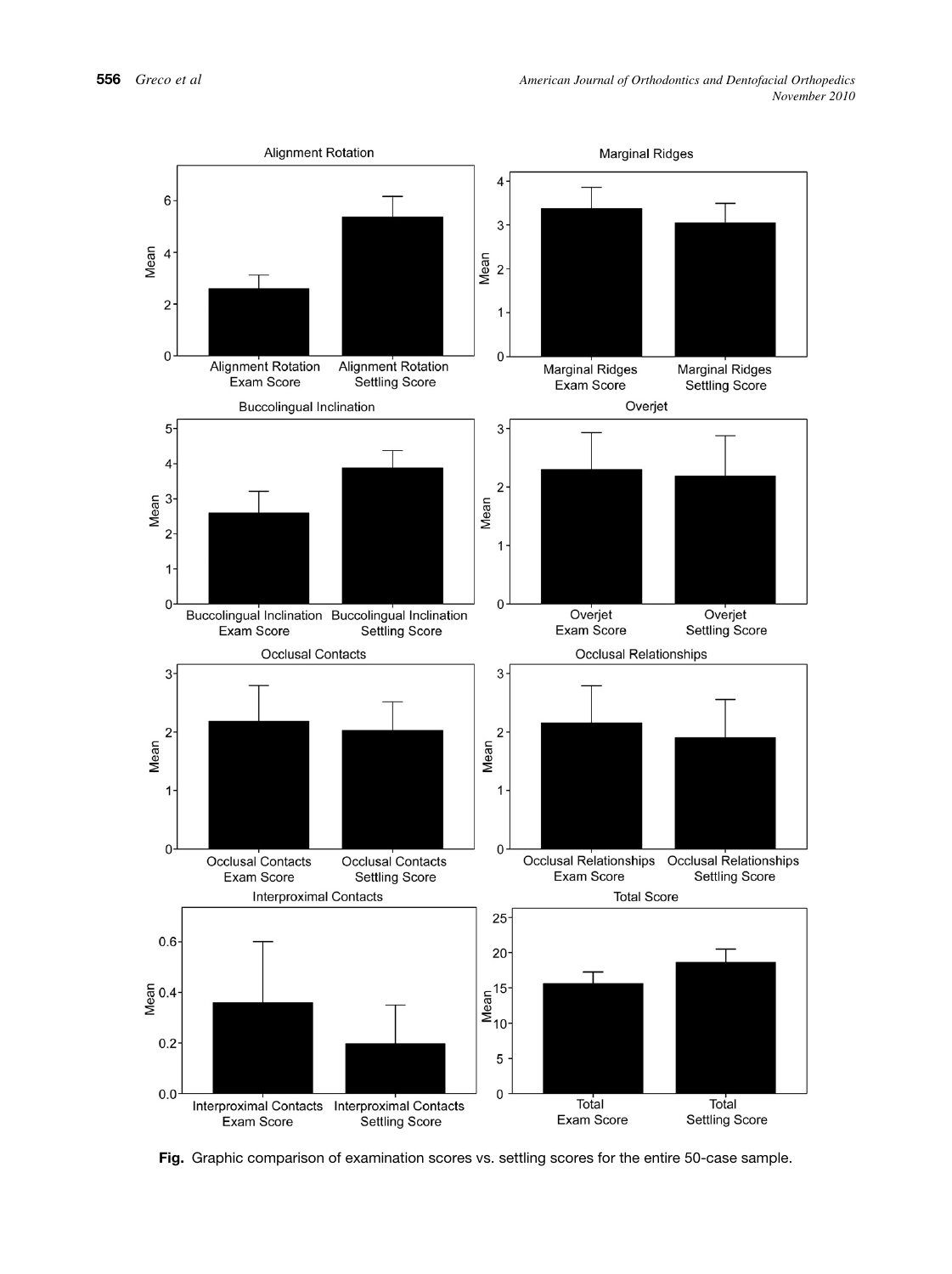<span id="page-5-0"></span>

| Table IV. Examination scores and settling scores correlated with retention time (mean [SD]) |  |  |  |  |  |
|---------------------------------------------------------------------------------------------|--|--|--|--|--|
|---------------------------------------------------------------------------------------------|--|--|--|--|--|

|                          | Less than 2 years<br>$(n = 13)$ |              |             | $2-4 \text{ years}$<br>$(n = 23)$ | $4+ \text{ years}$<br>$(n = 14)$ |             |  |
|--------------------------|---------------------------------|--------------|-------------|-----------------------------------|----------------------------------|-------------|--|
|                          | ES                              | SS           | ES          | SS                                | ES                               | SS          |  |
| Alignment/rotations      | 2.62(1.98)                      | 4.96(2.80)   | 2.91(1.88)  | 5.87(2.85)                        | 2.07(1.64)                       | 4.91(2.95)  |  |
| Marginal ridges          | 3.00(1.58)                      | 2.77(1.30)   | 3.48(1.93)  | 3.08(1.72)                        | 3.57(1.34)                       | 3.25(1.65)  |  |
| Buccolingual inclination | 2.69(2.72)                      | 4.12(1.65)   | 2.70(2.14)  | 3.77(1.61)                        | 2.36(1.74)                       | 3.84(2.15)  |  |
| Overjet                  | 2.15(2.23)                      | 1.94(2.43)   | 2.52(2.33)  | 1.83(1.69)                        | 2.07(2.20)                       | 3.02(3.32)  |  |
| Occlusal contacts        | 1.62(1.98)                      | 2.01(1.85)   | 2.04(1.69)  | 2.38(1.85)                        | 2.93(2.89)                       | 1.46(1.26)  |  |
| Occlusal relationships   | 1.69(2.14)                      | 1.65(1.66)   | 2.43(2.50)  | 2.32(2.78)                        | 2.14(1.88)                       | 1.45(1.97)  |  |
| Interproximal contacts   | 0.15(0.55)                      | 0.54(0.90)   | 0.35(0.78)  | 0.12(0.35)                        | 0.57(1.16)                       | 0.00(0.00)  |  |
| Total                    | 13.92 (6.18)                    | 17.99 (7.84) | 16.43(5.13) | 19.37 (6.37)                      | 15.86 (6.49)                     | 17.93(6.71) |  |

**Table V.** Average changes (mean  $[SD]$ ) over time  $(SS - ES)$ 

|                          | Less than 2 years<br>$(n = 13)$ | $2-4$ years<br>$(n = 23)$ | $4+ \text{ years}$<br>$(n = 14)$ | D     |
|--------------------------|---------------------------------|---------------------------|----------------------------------|-------|
|                          |                                 |                           |                                  |       |
| Alignment/rotations      | 2.35(2.06)                      | 2.96(2.98)                | 2.84(2.61)                       | 0.800 |
| Marginal ridges          | $-0.23(2.13)$                   | $-0.40(1.96)$             | $-0.32(1.75)$                    | 0.969 |
| Buccolingual inclination | 1.42 (1.79)                     | 1.07(1.73)                | 1.48(3.06)                       | 0.828 |
| Overjet                  | $-0.22(2.50)$                   | $-0.70(2.54)$             | 0.95(3.04)                       | 0.203 |
| Occlusal contacts        | 0.40(1.51)                      | 0.34(2.56)                | $-1.46(2.30)$                    | 0.046 |
| Occlusal relationships   | $-0.04(2.34)$                   | $-0.12(2.18)$             | $-0.70(2.36)$                    | 0.696 |
| Interproximal contacts   | 0.38(1.14)                      | $-0.22(0.85)$             | $-0.57(1.16)$                    | 0.057 |
| Total                    | 4.06(5.82)                      | 2.93(7.28)                | 2.07(4.86)                       | 0.716 |

|  |  | Table VI. Comparison of removable vs fixed retention (using independent t test; mean [SD]) |  |  |  |  |  |  |
|--|--|--------------------------------------------------------------------------------------------|--|--|--|--|--|--|
|--|--|--------------------------------------------------------------------------------------------|--|--|--|--|--|--|

|                          | Removable retention<br>$(n = 25)$ |              |                  | <b>Fixed retainers</b><br>$(n = 18)$ |             |                  |       |
|--------------------------|-----------------------------------|--------------|------------------|--------------------------------------|-------------|------------------|-------|
|                          | ES                                | SS           | SS-ES difference | ES                                   | SS          | SS-ES difference | P     |
| Alignment/rotations      | 2.52(1.90)                        | 5.65(3.13)   | 3.13(2.80)       | 2.83(2.04)                           | 4.78 (1.97) | 1.94(1.95)       | 0.129 |
| Marginal ridges          | 3.08(1.32)                        | 3.12(1.42)   | 0.04(1.58)       | 3.39(2.03)                           | 3.15(1.46)  | $-0.24(1.91)$    | 0.601 |
| Buccolingual inclination | 2.24(1.83)                        | 4.32(1.70)   | 2.08(1.94)       | 3.00(2.52)                           | 3.53(1.71)  | 0.53(2.40)       | 0.024 |
| Overjet                  | 1.88(2.20)                        | 2.03(2.39)   | 0.15(2.34)       | 2.61(2.23)                           | 2.40(2.95)  | $-0.21(2.99)$    | 0.661 |
| Occlusal contacts        | 1.80(2.02)                        | 1.69(1.31)   | $-0.11(2.26)$    | 3.17(2.36)                           | 2.51(2.12)  | $-0.66(2.77)$    | 0.482 |
| Occlusal relationships   | 2.92(2.53)                        | 2.34(2.31)   | $-0.58(2.34)$    | 1.56(1.65)                           | 1.59(2.39)  | 0.04(2.52)       | 0.414 |
| Interproximal contacts   | 0.16(0.47)                        | 0.19(0.58)   | 0.03(0.79)       | 0.67(1.24)                           | 0.11(0.47)  | $-0.56(1.38)$    | 0.084 |
| Total                    | 14.60 (6.08)                      | 19.34 (6.85) | 4.74(5.27)       | 17.22(5.70)                          | 18.12(7.31) | 0.90(7.28)       | 0.051 |

over time. Maintenance of present scoring values of all other parameters is appropriate.

In the analysis of the settling times, half of the cases had settling times within 39 months, and all but 3 were within 83 months. The longest were 116, 104, and 101 months. When the statistical analyses were repeated after eliminating the cases with settling times of 101 months or more, the results were similar. The only difference occurred in the buccolingual parameter because the elimination of these 3 values then indicated that the difference in buccolingual scores was insignificant.

In contrast to the results of Nett et al,<sup>[5](#page-6-0)</sup> parameters other than alignment/rotations and buccolingual inclination in this study did not improve over time, but remained relatively static. Their subject group, however, was at least 10 years postretention; therefore, an extended time after debanding might be necessary to effect additional tooth movement as was observed in their study.

When considering the timing of tooth movement, data from this investigation indicated that occlusal settling (increase in interarch contacts) had ceased by 4 years after debanding.

The settling characteristics in comparison of fixed vs removable strategies used in the cases evaluated in this investigation showed similar difference in settling